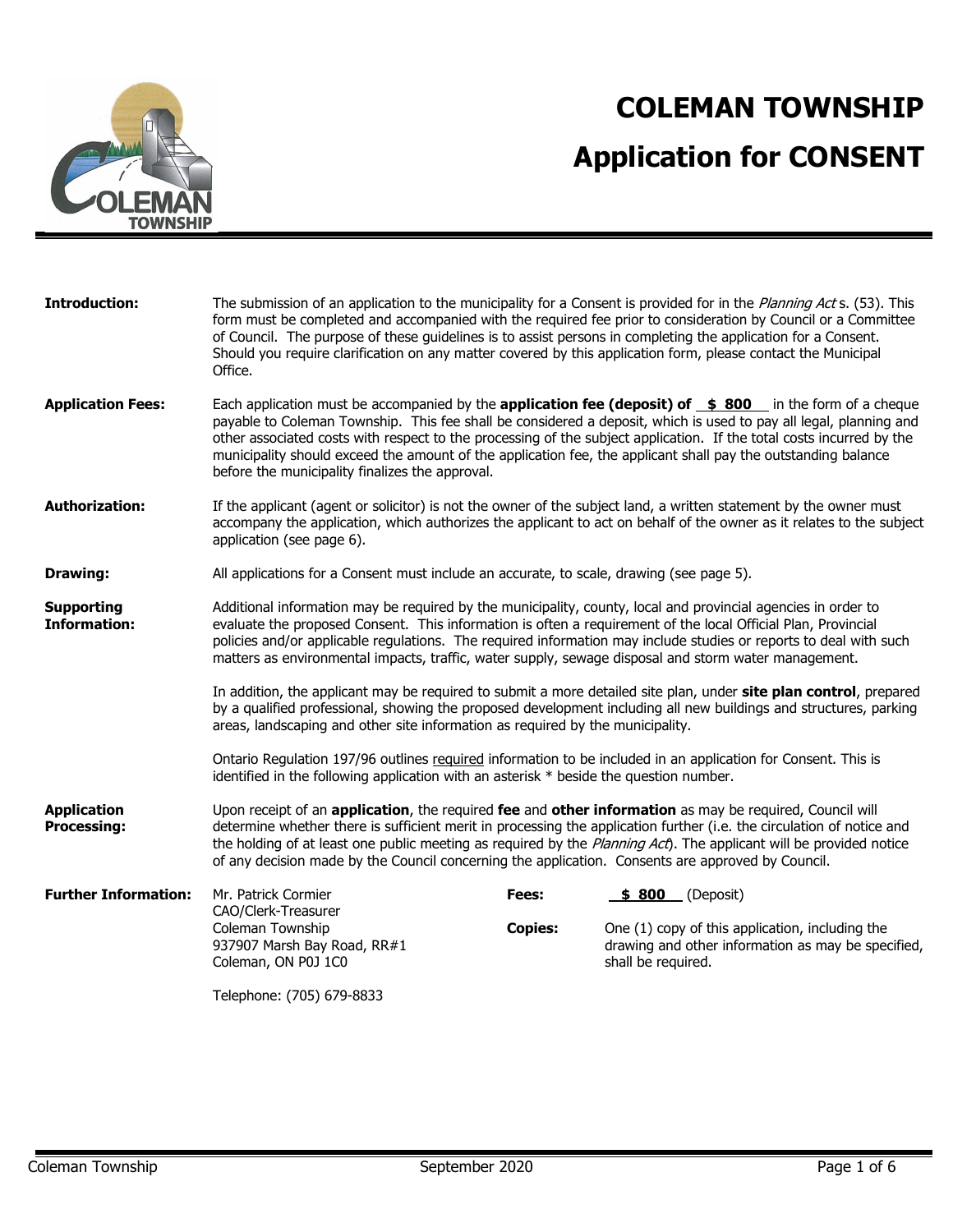|    |     | Asterisk * identifies required information outlined in Schedule 1, Ontario Requlation 197/96.                                                                                                                                        |     |                     |                                            |  |
|----|-----|--------------------------------------------------------------------------------------------------------------------------------------------------------------------------------------------------------------------------------------|-----|---------------------|--------------------------------------------|--|
|    |     | <b>APPLICANT INFORMATION</b>                                                                                                                                                                                                         |     |                     |                                            |  |
|    | a)  |                                                                                                                                                                                                                                      |     |                     |                                            |  |
|    |     |                                                                                                                                                                                                                                      |     |                     |                                            |  |
|    |     | e-mail address: <u>example and a series of the series of the series of the series of the series of the series of the series of the series of the series of the series of the series of the series of the series of the series of</u> |     |                     |                                            |  |
|    | b)  |                                                                                                                                                                                                                                      |     |                     |                                            |  |
|    |     | If the application will be represented, prepared or submitted by someone other than the registered owner(s) please specify:                                                                                                          |     |                     |                                            |  |
| c) |     |                                                                                                                                                                                                                                      |     |                     |                                            |  |
|    |     | Address: <u>example and a series of the series of the series of the series of the series of the series of the series of the series of the series of the series of the series of the series of the series of the series of the se</u> |     |                     |                                            |  |
|    |     | e-mail address: <u>example and a series of the series of the series of the series of the series of the series of the series of the series of the series of the series of the series of the series of the series of the series of</u> |     |                     |                                            |  |
|    | d)  |                                                                                                                                                                                                                                      |     |                     |                                            |  |
|    |     | NOTE: Unless otherwise requested, all communication will be sent to the agent, if any.                                                                                                                                               |     |                     |                                            |  |
|    |     | <b>PURPOSE OF THE APPLICATION:</b>                                                                                                                                                                                                   |     |                     |                                            |  |
|    | ( ) | Creation of a New Lot                                                                                                                                                                                                                | ( ) | Correction of Title |                                            |  |
|    | ( ) | Addition to a Lot                                                                                                                                                                                                                    | ( ) | Other Purpose       | <u> 1989 - Johann Barn, mars ann an t-</u> |  |
|    | ( ) | Easement/Right-of-Way                                                                                                                                                                                                                |     |                     |                                            |  |
|    |     |                                                                                                                                                                                                                                      |     |                     |                                            |  |
|    |     |                                                                                                                                                                                                                                      |     |                     |                                            |  |
|    |     | Name of person(s), if known, to whom land or interest in land is intended to be conveyed, leased or charged :<br>LEGAL DESCRIPTION OF THE ENTIRE PROPERTY:                                                                           |     |                     |                                            |  |
|    |     |                                                                                                                                                                                                                                      |     |                     |                                            |  |
|    |     |                                                                                                                                                                                                                                      |     |                     |                                            |  |
|    |     |                                                                                                                                                                                                                                      |     |                     |                                            |  |
|    |     | Are there any easements or restrictive covenants affecting the Subject Land? Yes ()                                                                                                                                                  |     |                     | No()                                       |  |
|    |     | If "Yes", please describe easement or covenant and its effect: example and its example and its effect:<br>Names and addresses of any mortgages, charges or other encumbrances in respect of the subject land:                        |     |                     |                                            |  |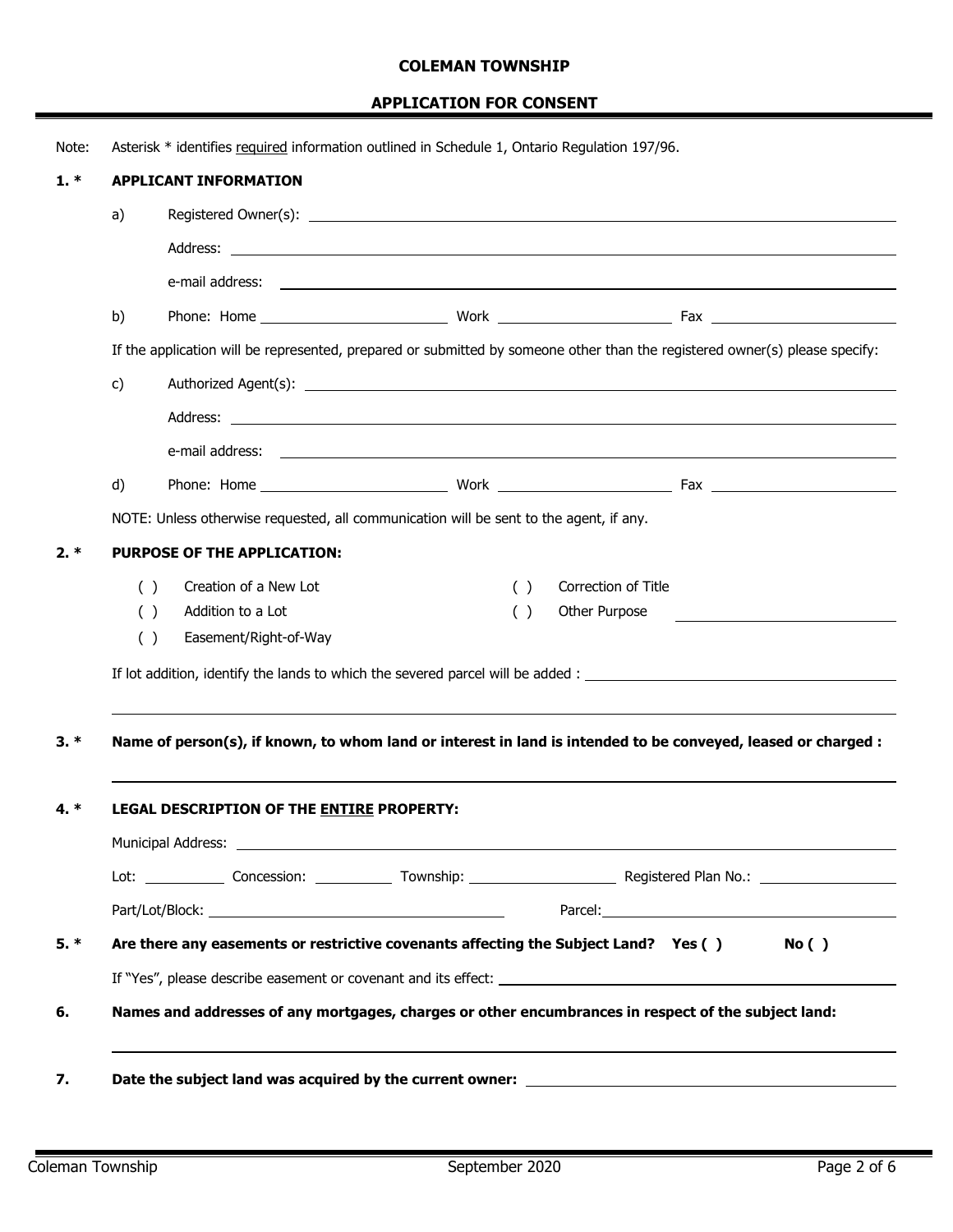| $8. *$  | <b>DIMENSIONS OF THE PROPERTY:</b>                                                                                                                                                                            |                           | Lot Frontage (m)                         |                        | Lot Depth (m)                      |                                   | Lot Area (ha)                     |                          |
|---------|---------------------------------------------------------------------------------------------------------------------------------------------------------------------------------------------------------------|---------------------------|------------------------------------------|------------------------|------------------------------------|-----------------------------------|-----------------------------------|--------------------------|
|         | Severed Lot (A)                                                                                                                                                                                               |                           |                                          |                        |                                    |                                   |                                   |                          |
|         | Retained Lot (B)                                                                                                                                                                                              |                           |                                          |                        |                                    |                                   |                                   |                          |
| $9.*$   | <b>EXISTING AND PROPOSED USE OF LAND:</b>                                                                                                                                                                     |                           |                                          |                        |                                    |                                   |                                   |                          |
|         |                                                                                                                                                                                                               |                           | Existing Use of the Land                 |                        |                                    |                                   | Proposed Use of the Land          |                          |
|         | Severed Lot (A)                                                                                                                                                                                               |                           |                                          |                        |                                    |                                   |                                   |                          |
|         | Retained Lot (B)                                                                                                                                                                                              |                           |                                          |                        |                                    |                                   |                                   |                          |
| 10. $*$ | <b>EXISTING AND PROPOSED BUILDINGS AND STRUCTURES:</b>                                                                                                                                                        |                           |                                          |                        |                                    |                                   |                                   |                          |
|         |                                                                                                                                                                                                               |                           | <b>Existing Buildings and Structures</b> |                        |                                    |                                   | Proposed Buildings and Structures |                          |
|         | Severed Lot (A)                                                                                                                                                                                               |                           |                                          |                        |                                    |                                   |                                   |                          |
|         | Retained Lot (B)                                                                                                                                                                                              |                           |                                          |                        |                                    |                                   |                                   |                          |
| 11.     | <b>ACCESS TO LAND:</b>                                                                                                                                                                                        | Provincial                |                                          | Year-Round             | Seasonal                           | Other Public Road                 |                                   | Water                    |
|         | Severed Lot (A)                                                                                                                                                                                               | Highway<br>( )            |                                          | Municipal Road<br>( )  | Municipal Road<br>( )              | or Right-of-way<br>( )            |                                   | ( )                      |
|         | Retained Lot (B)                                                                                                                                                                                              | ( )                       |                                          | ( )                    | ( )                                | ( )                               |                                   | ( )                      |
|         | If access to the subject land is by water only, describe the parking and docking facilities to be used and the approximate<br>distance of these facilities from the subject land and the nearest public road: |                           |                                          |                        |                                    |                                   |                                   |                          |
| $12. *$ | <b>INDICATE THE APPLICABLE WATER SUPPLY AND SEWAGE DISPOSAL:</b>                                                                                                                                              |                           |                                          |                        |                                    |                                   |                                   |                          |
|         | Severed Lot (A)                                                                                                                                                                                               | Municipal<br>Water<br>( ) | Communal<br>Water<br>( )                 | Private<br>Well<br>( ) | Lake or other<br>Water body<br>( ) | Municipal<br><b>Sewers</b><br>( ) | Communal<br>Septic<br>(           | Private<br>Septic<br>( ) |
|         | Retained Lot $(B)$ ( ) ( ) ( ) ( ) ( ) ( )                                                                                                                                                                    |                           |                                          |                        |                                    |                                   | ( )                               | ( )                      |
| $13. *$ |                                                                                                                                                                                                               |                           |                                          |                        |                                    |                                   |                                   |                          |
| 14.     |                                                                                                                                                                                                               |                           |                                          |                        |                                    |                                   |                                   |                          |
| $15. *$ | Has the subject land ever been, or is it now, the subject of an application for approval of a plan of subdivision<br>under section 51 of the Planning Act or a consent under section 53 of the Act? Yes ()    |                           |                                          |                        |                                    |                                   | No()                              |                          |
|         |                                                                                                                                                                                                               |                           |                                          |                        |                                    |                                   |                                   |                          |
| $16. *$ | Has any land been severed from the parcel originally acquired by the owner? Yes () No ()                                                                                                                      |                           |                                          |                        |                                    |                                   |                                   |                          |
|         |                                                                                                                                                                                                               |                           |                                          |                        |                                    |                                   |                                   |                          |
|         |                                                                                                                                                                                                               |                           |                                          |                        |                                    |                                   |                                   |                          |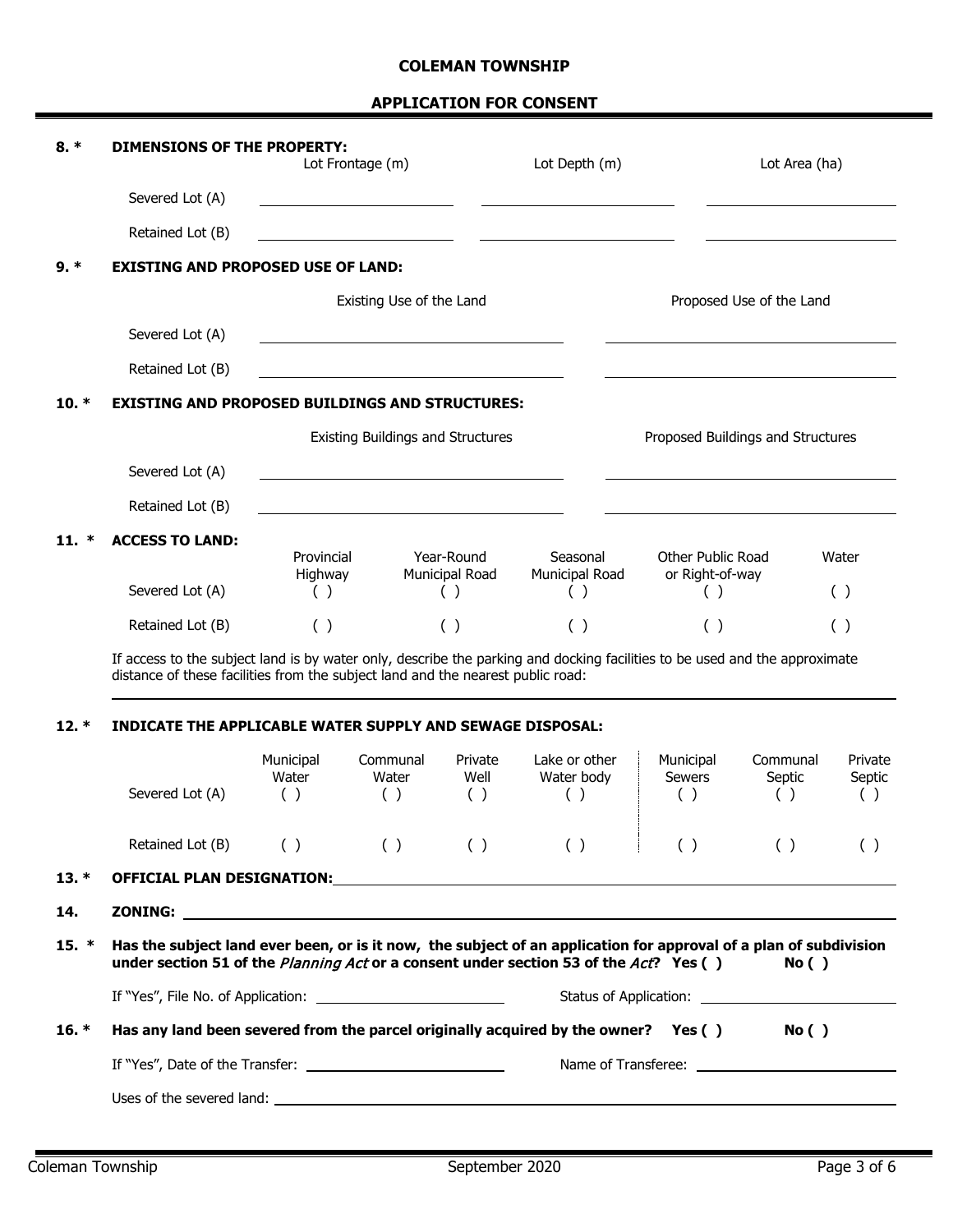| $17. *$ | Is the land subject to an application for Minor Variance, Zoning By-law Amendment or an Official Plan<br>Amendment? | Yes $( )$              | No()  |
|---------|---------------------------------------------------------------------------------------------------------------------|------------------------|-------|
|         | If "Yes", please provide the following information:                                                                 |                        |       |
|         | File No. of Application:                                                                                            | Status of Application: |       |
|         | Purpose of Application:                                                                                             |                        |       |
|         | <b>PROVINCIAL POLICY</b>                                                                                            |                        |       |
| $18. *$ | Is the application consistent with policy statements issued under subsection 3(1) of the <i>Planning Act?</i>       | Yes $( )$              | No( ) |
| 19. $*$ | Is the land within an area designated under any provincial plan or plans?                                           | Yes $( )$              | No()  |
|         | If "Yes", does the application conform to or not conflict with the applicable provincial plan or plans?             |                        |       |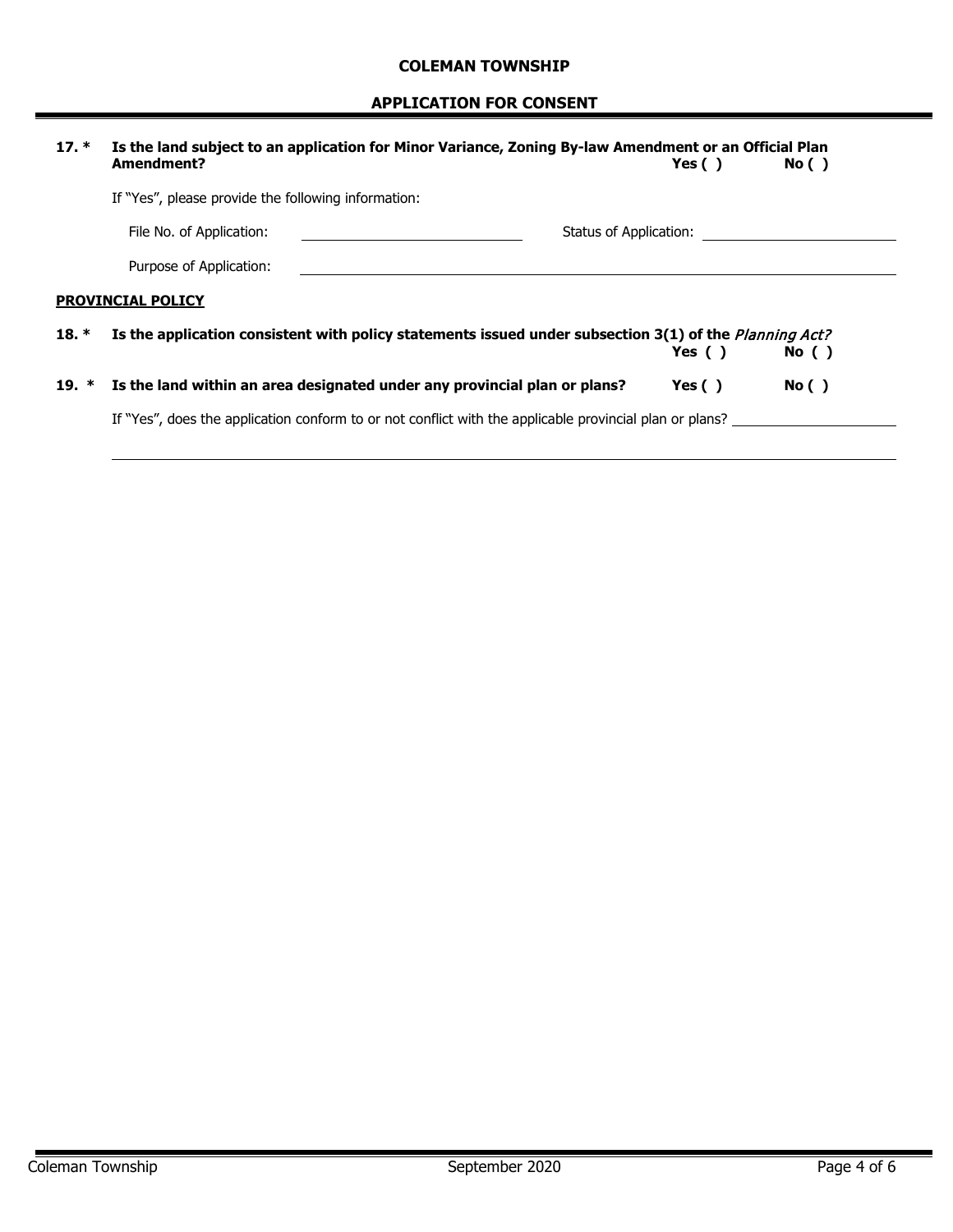#### **APPLICATION FOR CONSENT**

#### **APPLICATION SKETCH**

**20. \* ACCURATE, TO SCALE, DRAWING OF PROPOSAL:** In the space below or on a separate page(s), please provide a drawing of the proposal. In some cases, it may be more appropriate to prepare additional drawings at varying scales to better illustrate the proposal.

#### **APPLICANT'S NAME: DATE:**

The drawing(s) should show:

- Property boundaries & dimensions
- Distance to nearest township lot line or landmark
- Boundaries & dimensions of **severed (A)** and **retained (B)** portions
- Location of all land previously severed from the original parcel
- Adjacent land uses (residential, commercial, agricultural, etc.)
- Easements or restrictive covenants
- Approximate location of all natural and artificial features on subject land and on land adjacent to subject land that, in the opinion of the applicant, may affect the application (buildings, railways, watercourses, drainage ditches, rivers or stream banks, wells and septic tanks)
- Location, name and width of abutting public roads, allowances, rights-of-way
- If access to subject land is by water only, location of parking & docking facilities to be used
- North arrow